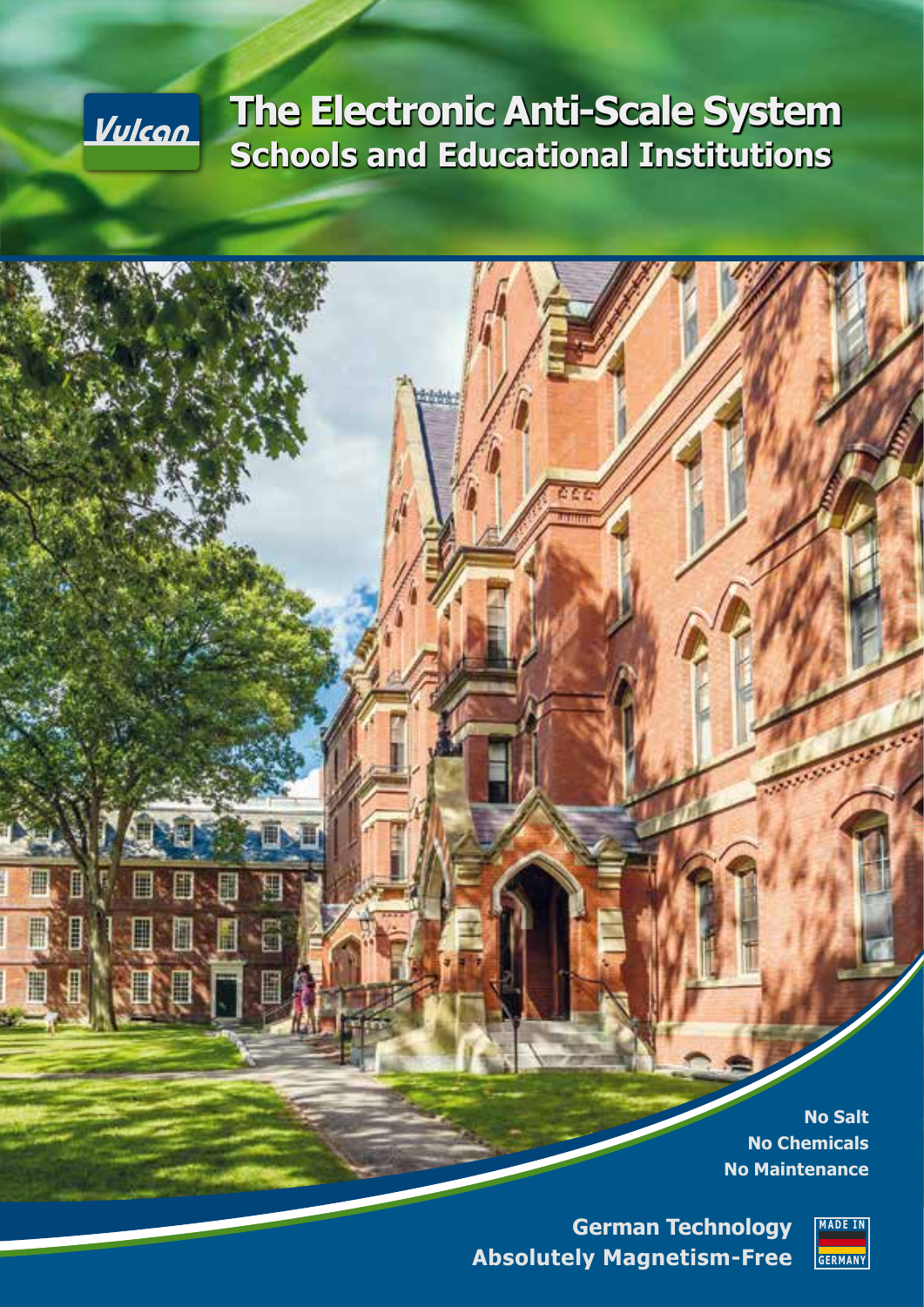

### **Vulcan - The alternative to water softeners**

Managing an educational facility demands constant observation of all technical equipment, sanitary stations, outdoor areas, etc. Vulcan improves manageability, sustainability and profitability in many areas. Vulcan helps water-fed appliances to reach their maximum life expectancy and keeps their maintenance to a minimum.



**►**



## **Benefits for schools and Educational Institutions**

- **►** Reduction of scale deposits in the piping system
- ► Less time and effort on maintenance in schools and facilities
- **►** Machinery and equipment performs more reliably: kitchens, cooling towers, heating system etc.
- **►** Faster cleaning of kitchens and bathrooms
- **►** Filters, shower heads and basins stay cleaner
- **►** Considerable savings on cleaning agents
- **►** Cleaner sprinkler nozzles for garden irrigation
- **►** Food and beverages keep their natural taste





## **Applications**

- **►** Building maintenance
- **►** Kitchens and restaurants
- **►** Sport facilities
- **►** Swimming pools
- **►** Science laboratories
- **►** Gardening & greenhouse
- **►** Irrigation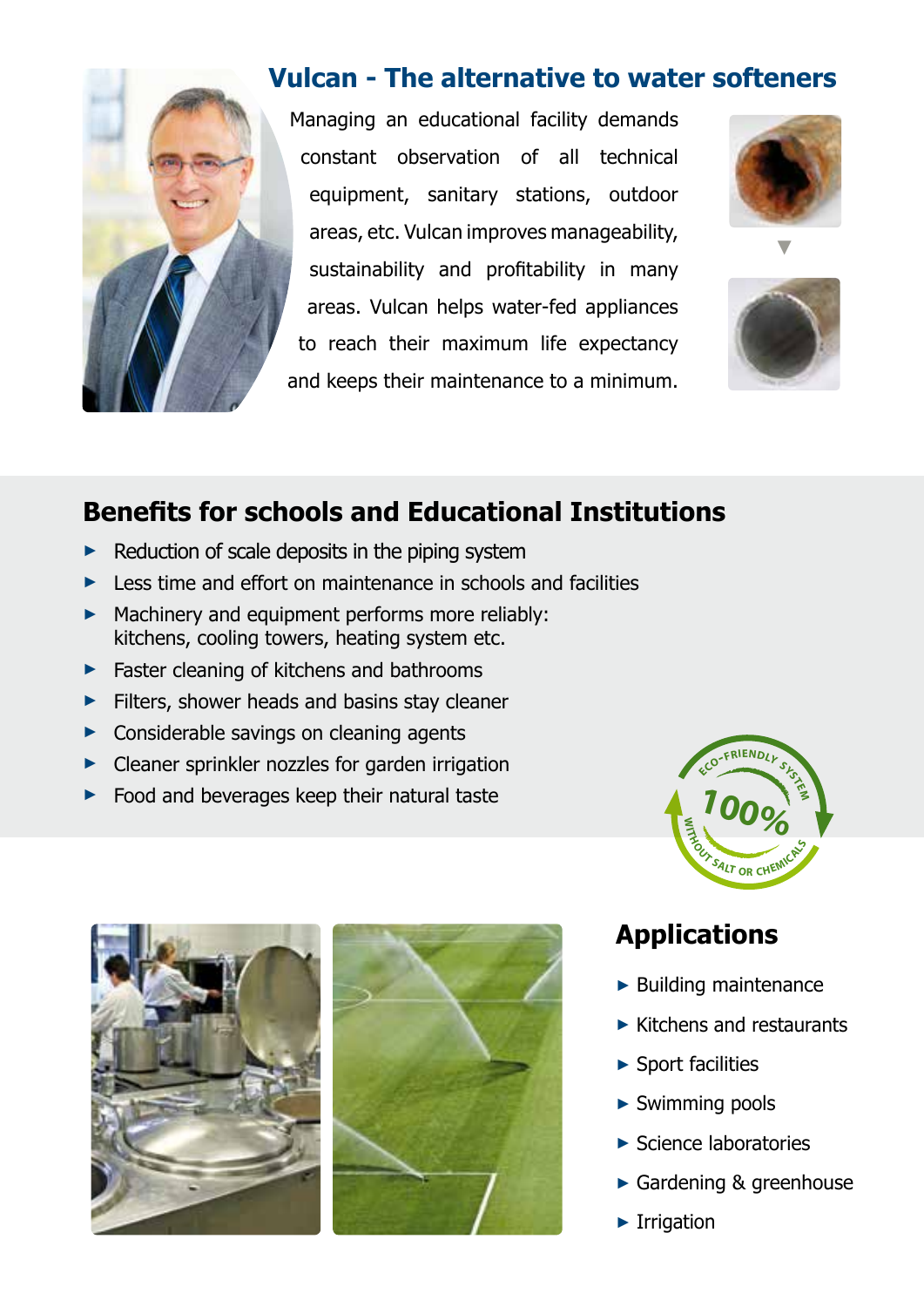Vulcan carefully dissolves already existing deposits in the piping system. The scale buildup process is reversed and the pipes gradually become clean again. This take-out process will not block up your pipes or drain because the treated crystals are microscopic in size and wash away in the water.

- ► Vulcan stops scaling in pipes and appliances
- ► Vulcan gently sanitizes the piping system
- ► Vulcan protects against rust damage and perforation





## **Installation**

Vulcan is a Do-It-Yourself product and easily to installed within a few minutes without the need to cut pipes. You do not need any tools.

Vulcan has to be placed at the main water supply  $-$  this is usually close to the water meter. Vulcan is suitable for indoor and outdoor installation.

"... We installed 2 Vulcan to test: one S25 for shower heads in the student bathroom; one S10 for heating elements of drinking water. After 2 months, no scale was found on the shower heads, only saw a thin layer of white membrane, and it was easy to remove. Also, the scale of heating elements were significantly reduced, Vulcan greatly extends the time of manual cleaning. ..."